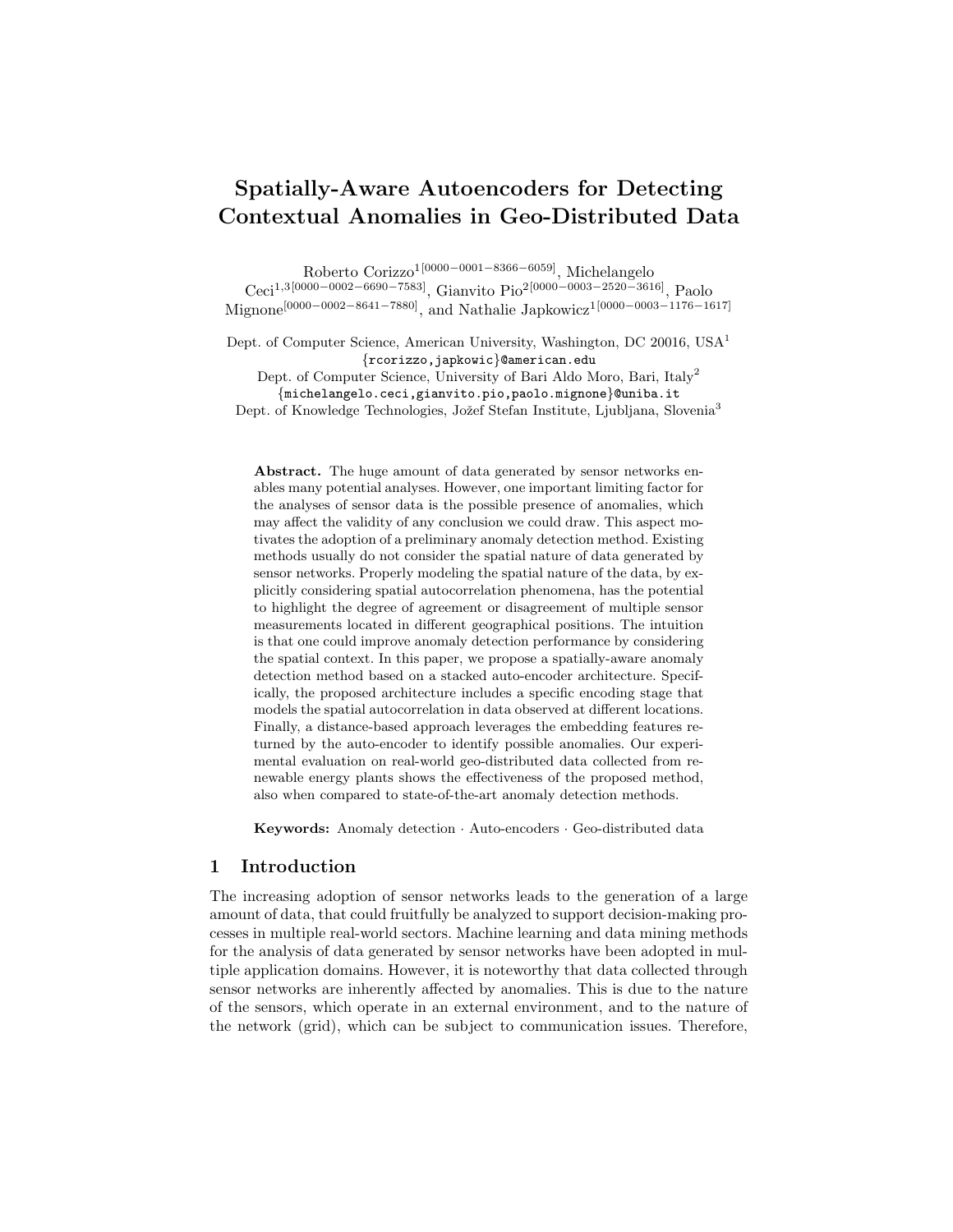directly using raw sensor data to solve the task at hand may result in a degraded accuracy of the models [10]. For this reason, incorporating preliminary anomaly detection phases in the data analysis workflow appears fundamental. Recently, this thread has attracted increasing interest, with emerging approaches tailored for specific representations and for the detection of specific anomalies [19].

Sensor networks also open to the possibility to collect observations for a set of properties of interest in multiple geographical locations. In the literature, statistical techniques have been investigated to analyze geo-distributed sensor data in a combined manner, trying to improve the performance of the learning models. For instance, the incorporation of statistical indicators of spatio-temporal autocorrelation in classical machine learning algorithms has been successfully investigated in [8, 17]. However, this opportunity has been often disregarded by recent anomaly detection approaches, often based on deep neural network architectures [19]. The goal of this paper is to fill this gap. Specifically, we propose a method to solve unsupervised anomaly detection tasks, where the considered anomalies are contextual [9, 10]. More in detail, anomalies are detected on a single geographic position on the basis of the multi-dimensional sensor data observed at that location and its neighboring locations (diffused context [9, 10]).

Methodologically, we propose a neural network architecture, based on stacked auto-encoders, that incorporates a specific spatial encoding component to capture spatial autocorrelation phenomena. We argue that capturing the agreement (or disagreement) of the measurement of the same physical property, at the same time point, in multiple locations may boost the anomaly detection accuracy of the model. The adoption of stacked auto-encoders in our method is motivated by their ability to learn non-linear representations that effectively incorporate salient features [7]. The hidden layers of the model architecture are usually chosen to have a reduced number of neurons, compared to the input layer, representing data with a reduced dimensionality.

Auto-encoders have already been exploited to solve anomaly detection tasks in [3, 20], mainly leveraging the reconstruction error. A popular approach is to train the auto-encoder on background data, which is assumed to belong to the normal class (i.e., without anomalies). After the training stage, new instances fed to the model are expected to exhibit a low reconstruction error if they belong to the normal class. On the contrary, anomalies are expected to show a high reconstruction error, due to the fact that they belong to a different distribution.

Although this approach appears relatively intuitive,  $i$ ) it does not take into account the spatial dimension in the data for the identification of the anomalies and  $ii$ ) it might be susceptible to noise introduced in the data. Both these aspects are typical of data generated by sensor networks and the analysis of such type of data requires to overcome them. As for  $i$ , we explicitly consider spatial autocorrelation in the learning phase and, as for  $ii$ ) we propose to identify anomalies in the embedding space rather than in the original feature space, to be more robust to the presence of noise in the data. For this purpose, we propose to leverage the feature extraction capability of the model and perform anomaly detection by analyzing the embedding bottleneck features of the stacked auto-encoder.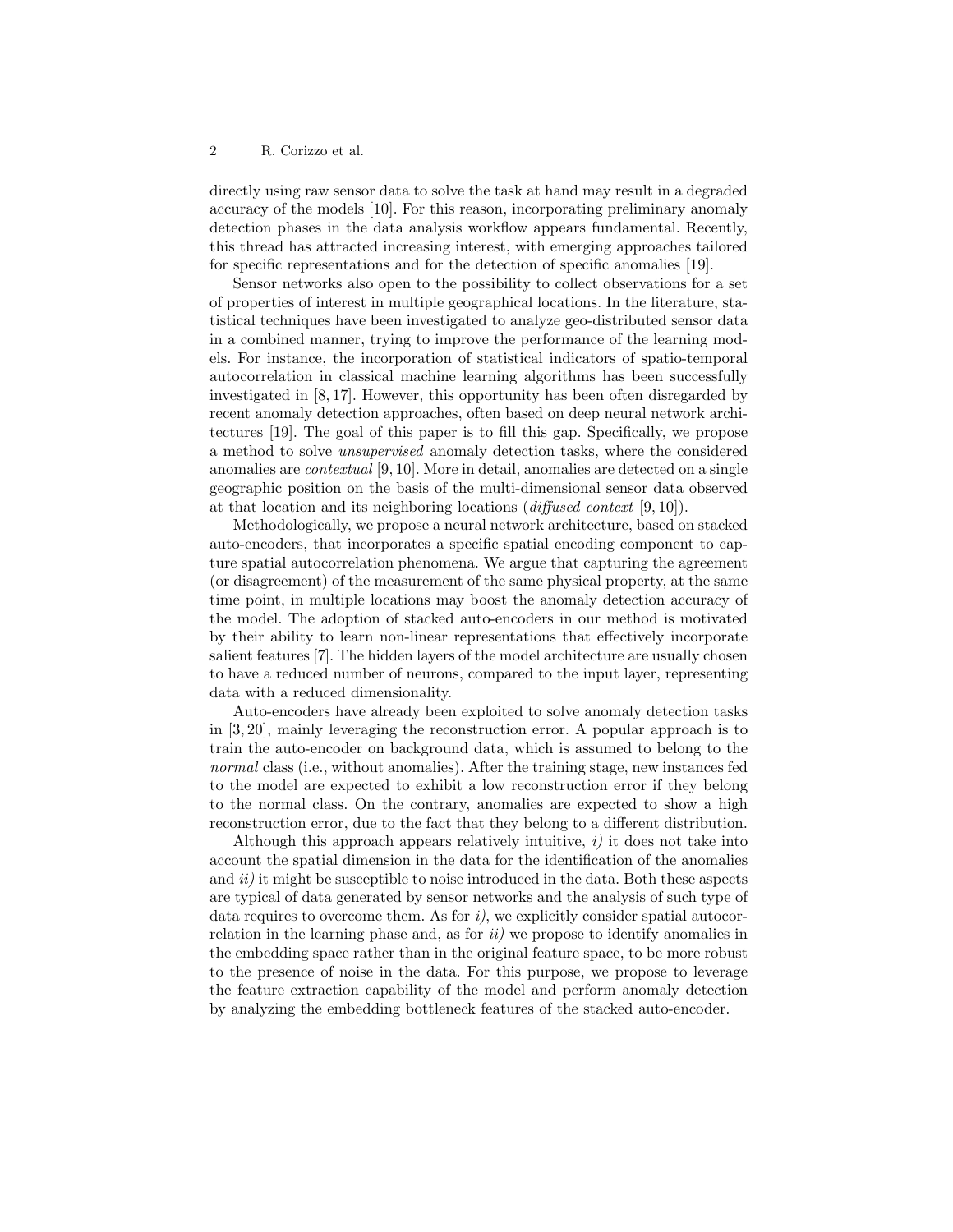In summary, the contributions of this paper are the following:  $i$ ) we propose a stacked auto-encoder architecture which incorporates a spatial encoding stage in its architecture, to explicitly model spatial autocorrelation in geo-distributed multi-variate sensor data;  $ii)$  we devise a distance-based anomaly detection technique that leverages the distance among data observations, represented according to an embedding space learned by the stacked auto-encoder;  $iii)$  we evaluate the proposed approach on real-world datasets related to the renewable energy field.

# 2 Background

Data anomalies can usually be classified in three categories: point, contextual, and collective anomalies [9]. In this paper we address the detection of contextual anomalies, where the context is represented by the spatial dimension of a data observation [12, 16]. For instance, a contextual anomaly could be represented by an abrupt temperature value measurement at one geographical location.

In general, the identification of contextual anomalies can be carried out with supervised, semi-supervised or unsupervised machine learning approaches [9]. Although there are several machine learning based methods, unsupervised ones are better suited for domains characterized by a scarce availability (or by the total absence) of labeled data, which is the case in many real-world scenarios.

Among existing methods, it is worth mentioning One-Class SVM (OCSVM) [15], that learns a separating hyperplane in a high-dimensional space [15]. Once the model is learned, OCSVM can classify a new data observation as similar (i.e., normal) or different (i.e., anomaly) with respect to the training data distribution, according to its position within the decision boundary. In this line of research, OCSVM models have also been adopted in ensemble settings [1, 18].

Isolation Forests [13] exploit a combination of tree-based models, through which calculate an isolation score for each data observation. Specifically, the score of an observation is computed as the average path length from the root of the tree to the node containing the single observation. A short path indicates that an observation is easy to isolate from the others due to significantly different attribute values compared to the training data points.

In this scenario, methods based on auto-encoders and stacked auto-encoders [20] have demonstrated superior performance. This behavior is theoretically motivated by their ability to construct representations, with a low reconstruction error, based on non-linear combinations of the input features [4].

Although auto-encoders have seen particular interest for anomaly detection from images [20], in this work we adopt such models and investigate their effectiveness for the detection of abrupt changes in multivariate time-series data. Moreover, we introduce a novel component in the architecture to explicitly model spatial autocorrelation phenomena.

# 3 Method

The method proposed in this paper is able to analyze multi-variate sensor data (related, for example, to temperature, wind speed, pressure, etc.) collected from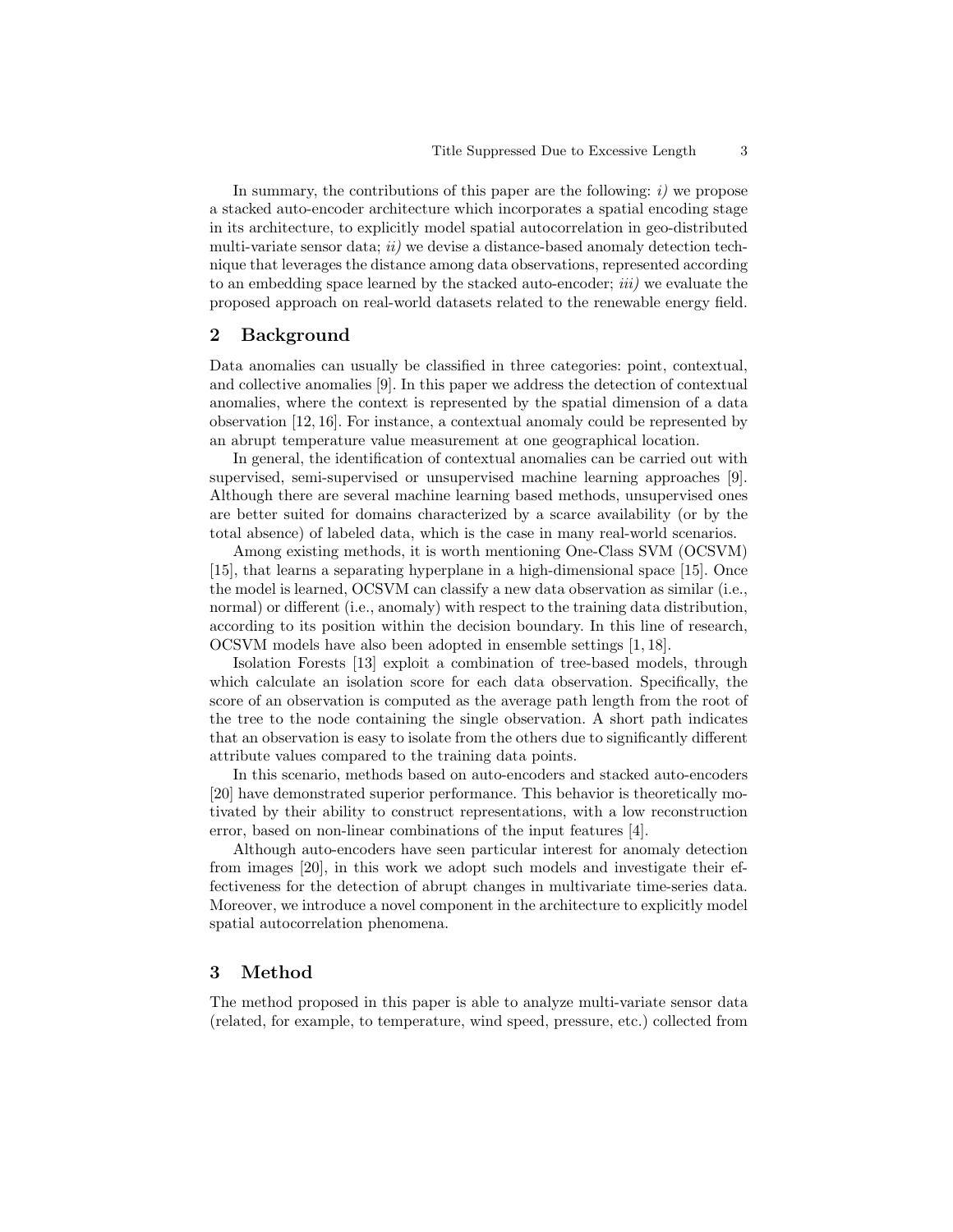multiple geo-distributed locations. Specifically, considering a discrete timeline and a set of locations L, let  $x_{t,l}$  be the vector of measurements at time t and location  $l \in L$ . The multi-variate data coming from sensors can be represented as an unbounded sequence (i.e., a stream) of sets:

$$
D = \langle \{x_{1,1}, \ldots, x_{1,|L|}\}, \{x_{2,1}, \ldots, x_{2,|L|}\}, \ldots, \{x_{t,1}, \ldots, x_{t,|L|}\}\rangle
$$

We learn a stacked auto-encoder using  $D$  as input data representation to subsequently carry out the anomaly detection task. The adoption of stacked autoencoders is motivated by their ability to extract layer-wise representations, at increasing levels of abstraction. In general, the first layer of a stacked auto-encoder learns simple features (e.g., edges, in the image domain), whereas deeper layers learn features at increasing levels of complexity and summarization (e.g., cooccurring edges that form corners). This characteristic allows to model complex properties of background data in the embedding space, that may in turn lead to an increased ability to discriminate between normal and anomalous instances.

In the following subsection, we describe the proposed strategy to explicitly consider spatial autocorrelation phenomena in the auto-encoder architecture.

#### 3.1 Spatial encoding stage

The proposed auto-encoder architecture features a spatial encoding stage which is based on LISA (Local Indicators of Spatial Autocorrelation)[2], that simultaneously exploits data available at every location.

In order to describe how the spatial encoding stage works, we introduce how the computation of LISA is performed. The spatial neighborhood of the sensor network is expressed as a matrix, and for each location and data observation at a time point  $t$ , LISA is computed using such a matrix. Specifically, the first step is to define a neighborhood matrix  $A \in \mathbb{R}^{|L| \times |L|}$ , such that:

$$
A[i,j] = 1 - dist(l_i, l_j) / maxDist
$$
\n<sup>(1)</sup>

where  $l_i \in L$  and  $l_j \in L$  are two locations,  $dist(l_i, l_j)$  is the spatial distance (in kilometers) between the two locations  $l_i$  and  $l_j$ , and  $maxDist$  is the maximum pairwise spatial distance observed in the sensor network.

A subsequent step computes the deviation of each data feature with respect to the mean, leveraging z-score normalization. Intuitively, in our approach we are interested in identifying the contribution of the neighboring locations for each feature observed at each time point. Therefore, given  $D_t = \{x_{t,1}, \ldots, x_{t,|L|}\} \in D$ , the subset of all data observations for all the locations at a specific time  $t$ , the z-scores for a location  $l \in L$  are calculated as:  $z_{t,l}^{(f)} = \left(x_{t,l}^{(f)} - \overline{D_t^{(f)}}\right) / \sigma_{D_t^{(f)}},$ where  $f$  is a generic feature measured by a sensor (that is, a generic element of the vector  $x_{t,l}$ );  $D_t^{(f)}$  represents the average value of the feature f in all the locations;  $\sigma_{D_t^{(f)}}$  represents the standard deviation of the feature f in all the locations. Leveraging  $z_{t,l}^{(f)}$ , it is possible to compute LISA for the variable f of the location  $l_i$  for time t (according to [2]) as follows: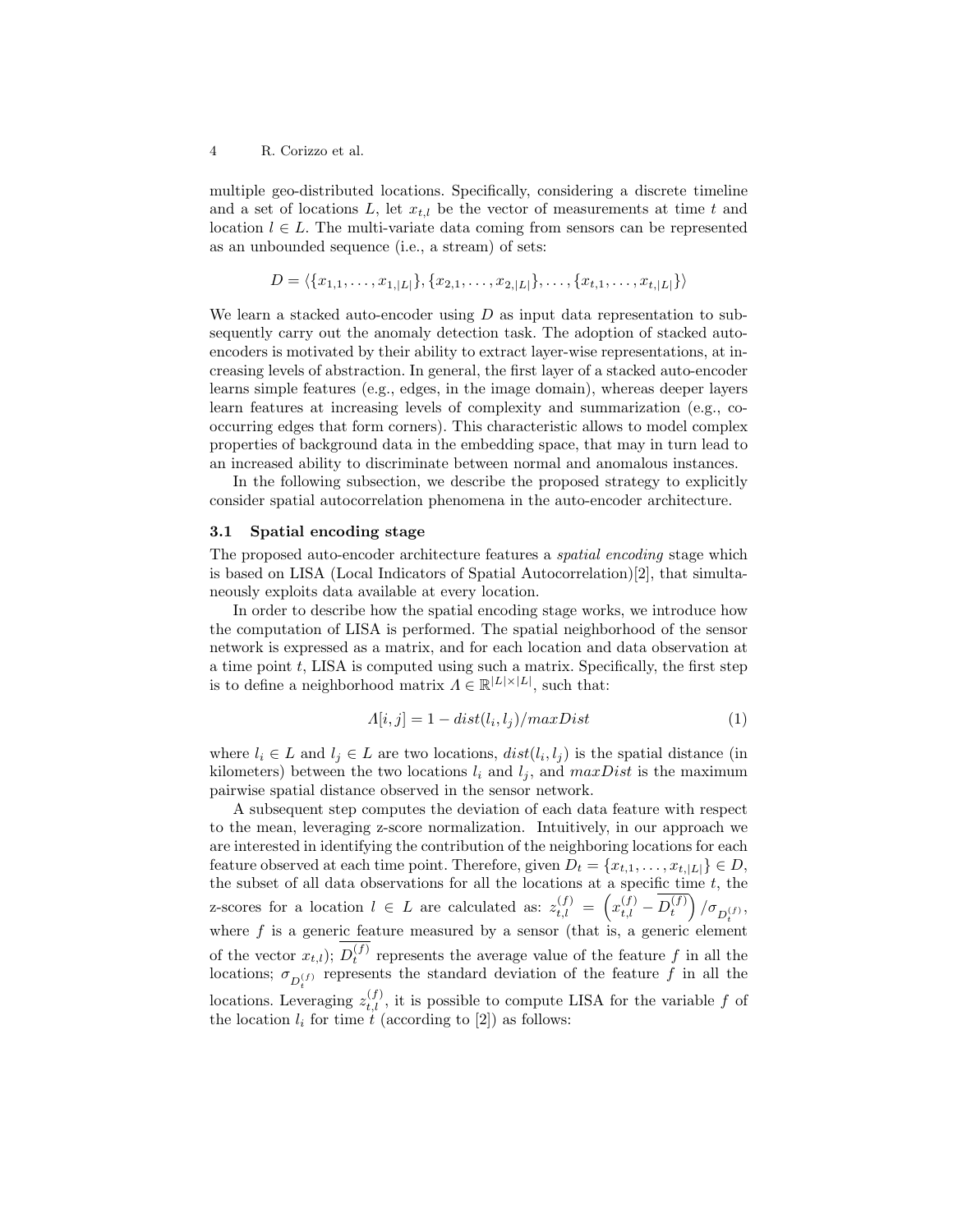

Fig. 1. A graphical representation of our spatially-aware auto-encoder architecture.

$$
I_{l_i,t}^{(f)} = z_{t,l_i}^{(f)} \cdot \sum_{l_j \in L, i \neq j} A[i,j] \cdot z_{t,l_j}^{(f)} \tag{2}
$$

Following the aforementioned process, for each time point  $t$ , the spatial encoding stage extracts a new representation  $S_t$  as follows:

$$
S_t = \{ [I_{l_1,t}^{(f_1)}, \dots, I_{l_1,t}^{(f_n)}], [I_{l_2,t}^{(f_1)}, \dots, I_{l_2,t}^{(f_n)}], \dots, [I_{|L|,t}^{(f_1)}, \dots, I_{|L|,t}^{(f_n)}] \}
$$
(3)

## 3.2 Encoding and decoding stage

The subsequent encoding stages extract new representations with a lower dimensionality than the input data, similarly to the typical auto-encoder architecture. In our model, we perform two encoding stages after the spatial encoding stage (see Figure 1), with  $1/2$  and  $1/4$  of the input features, respectively. The architecture is trained end-to-end leveraging historical data which represent normal behavior conditions. We assume that historical data contains no anomalies (or a negligible amount), and use the trained model for anomaly detection purposes.

Starting from the dataset  $D$ , the stacked auto-encoder aims at learning the encoding function  $e: \mathcal{X} \to \mathcal{F}$  and the decoding function  $d: \mathcal{F} \to \mathcal{X}$ , such that:

$$
\langle e(\cdot), d(\cdot) \rangle = \underset{\langle e(\cdot), d(\cdot) \rangle}{\operatorname{argmin}} ||D - d(e(D))||^2,
$$
\n(4)

where  $X$  is the input space of D, and  $\mathcal F$  is the learned embedding space.

The functions  $e(\cdot)$  and  $d(\cdot)$  should be parametric and differentiable according to a distance function. Consequently, the parameters of the encoding and decoding functions defined above are optimized by minimizing the reconstruction loss.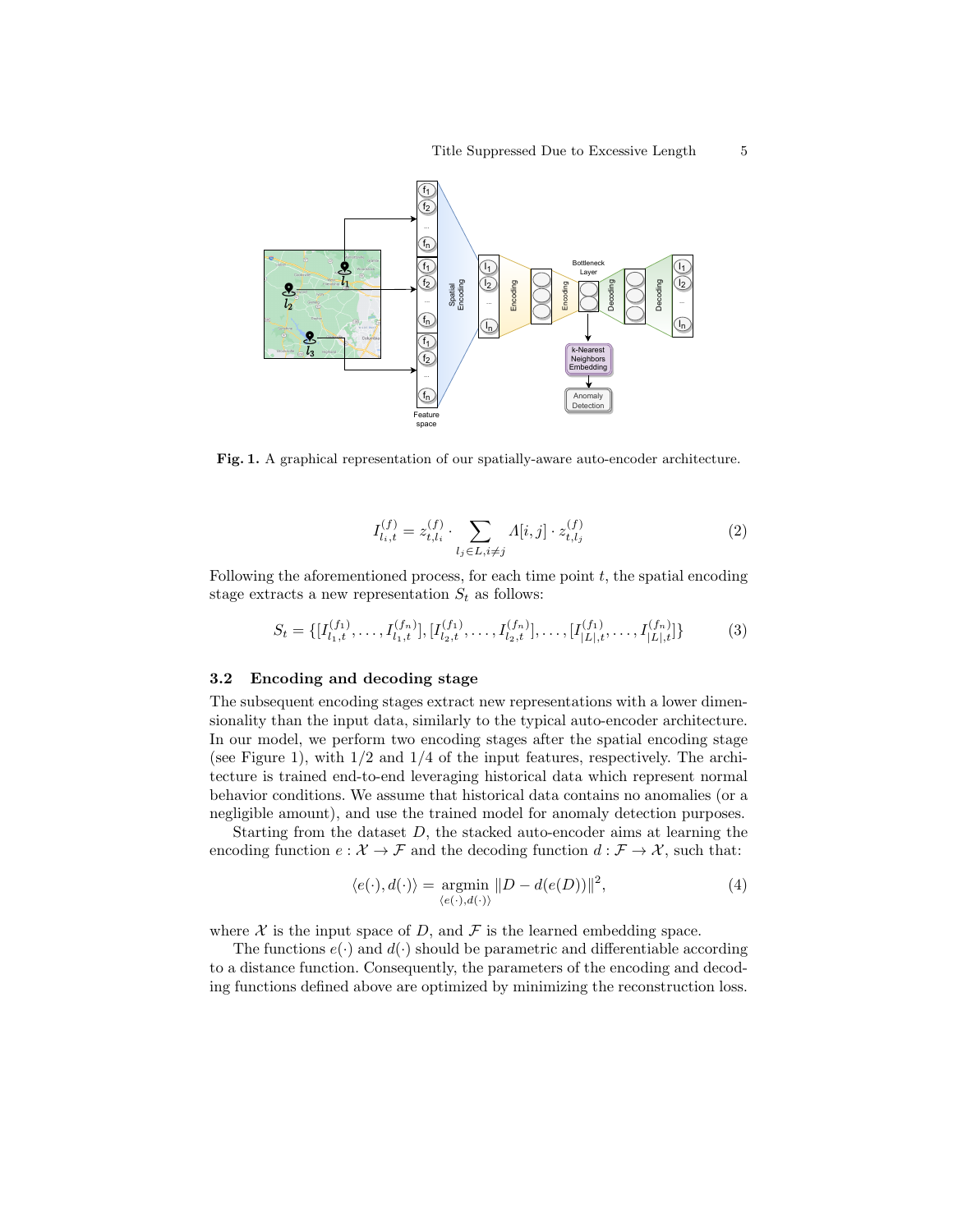#### 3.3 Embedding-based anomaly detection

To detect anomalies, we propose a  $k$ -Nearest Neighbors approach that leverages the encoded data representation. Once the auto-encoder is trained with the available historical data, we compute the average Euclidean distance between each data observation and its nearest k observations in the embedding space. Coherently, when a new observation is available, we encode it in the embedding space, and compute its average distance w.r.t. the nearest  $k$  observations. If the distance is greater than a given threshold, then the observation is considered as an anomaly. In this work, we do not adopt a manual threshold, but estimate it from the data distribution. Specifically, we use  $[\bar{d} + 3 \cdot \sigma]$ , where  $\bar{d}$  is the average pairwise distance observed between each training data observation and its nearest observations, while  $\sigma$  is the standard deviation of the observed distances.

Note that the identification of the k nearest neighbors in our method is based on the Hybrid Spill Tree (HSP) [14], a distributed data structure (variant of metric trees) for high-dimensional indexing, that allows to retrieve the k nearest neighbors of an observation in  $O(log|D|)$ .

#### 4 Experiments

## 4.1 Datasets

The datasets considered in our experiment consist of weather variables (such as temperature, humidity, etc.) monitored at hourly granularity by sensors placed on renewable energy plants, located in different geographical areas. In particular, we considered the following datasets analyzed also in previous studies [11]:

- PV Italy. The dataset consists of data collected every 15 minutes (from 2:00 AM to 8.00 PM, every day) by sensors located on 17 photovoltaic power plants located in Italy. The time period spans from January 1st, 2012 to May 4 th, 2014. More details about data preprocessing steps can be found in [6].
- Wind NREL. This dataset (www.nrel.gov/wind) was modeled using the Weather Research & Forecasting model. Five plants with the highest production have been selected, obtaining the time series of wind speed and production observed every 10 minutes, for a time period of two years (from January 1<sup>st</sup>, 2005 to December 31<sup>st</sup>, 2006). Hourly aggregation was performed.

For both datasets, we consider the following features: latitude and longitude of each plant; day and hour; altitude and azimuth; weather conditions, i.e., ambient temperature, irradiance, pressure, wind speed, wind bearing, humidity, dew point, cloud cover, and a descriptive weather summary. Weather conditions are either measured (training phase) or forecasted (detection phase). In particular, all the weather data were extracted from Forecast.io, except for the expected altitude and azimuth, that were extracted from SunPosition (www.susdesign. com/sunposition), and the expected irradiance (PV Italy dataset only), that was extracted from PVGIS (re.jrc.ec.europa.eu/pvg\_tools/en/#MR).

For each dataset, we build the testing set by selecting all the instances (measurements at hourly granularity, observed at all the plants) belonging to 10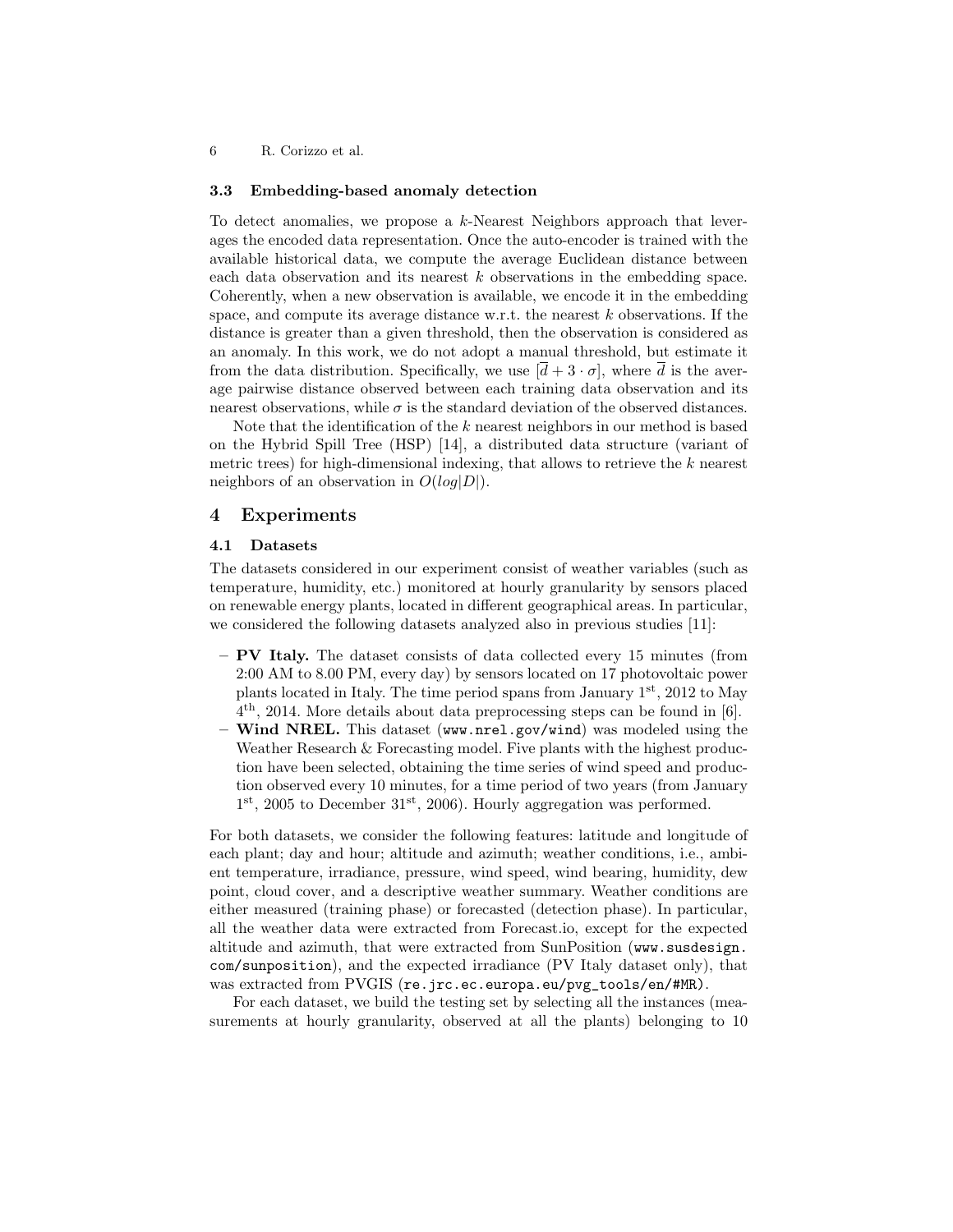randomly selected days. We analyze the anomaly detection capabilities of the method, considering three different training window sizes: 30, 60 and 90 days. This means that, for each day in the testing set, we train the model using historical data belonging to 30, 60 or 90 days, respectively, preceding the considered testing day, with the goal of identifying anomalies for all the measurements belonging to the considered day of the testing set. For evaluation purposes, anomalies are artificially introduced by perturbating the correct attribute values. This is done on 25% of instances on 50% of the features.

#### 4.2 Competitor systems and experimental setup

In line with the discussion of existing works reported in Section 2, in our experiments we considered, as possible competitors, the most suitable class of approaches to address the task of interest in our study, that are mainly based one-class classification. Indeed, they offer the flexibility to learn a model from an initial (regular) data distribution and are able to flag data that significantly differ from the learned distribution. In particular, we considered three state-of-the-art competitor methods falling in this class, namely One-Class SVM (OCSVM) [15], Isolation Forest [13], and an Auto-encoder architecture that bases the detection of anomalies on the reconstruction error [3, 20]. These approaches are widely adopted, and generally provide highly accurate detections.

Their parameters were set to the values suggested in their respective papers. In particular, for One-Class SVM, we choose a Radial Basis Function (RBF) kernel and select the best value for the  $\gamma$  parameter in the set  $\gamma \in \{0.1, scale, auto\}$ . The *auto* configuration corresponds to  $\gamma = \frac{1}{n_f}$  whereas the *scale* configuration corresponds to  $\gamma = \frac{1}{n_f}$  where  $var(X)$  represents the variance of the training data. For Isolation Forest, we set: the number of base estimators in the ensemble  $n\_estimators \in \{10, 25, 50\}$ ; the number of features to draw at random for each base estimator equal to the number of the whole set of features. For the auto-encoder, we followed the heuristics proposed by [5]: we initially experimented with different configurations for learning rate (negative powers of 10, starting from a default value of 0.01) and batch size (powers of 2) using a 20% validation set. Preliminary results suggested that the different configurations did not affect performance metrics significantly. For this reason, the experiments were performed with the following parameters:  $epochs=500, learning\ rate=0.0001, batch\ size=32. Moreover, we experimental$ with two different values of its parameter p, i.e.,  $p \in \{1.5, 3\}$  (if the reconstruction error deviates more than  $p \cdot \sigma$  from the one observed on the training set, the instance is marked as an anomaly).

As regards our method, we report the results with different values of  $k$ , namely  $k \in \{50, 100, 150\}$ . Finally, in order to specifically evaluate the contribution provided by the spatial embedding component, we also report the results obtained by a simplified version of the proposed architecture, that does not exploit the spatial embedding step. We call this variant Without SE.

All the results were collected in terms of Precision, Recall and F-Score.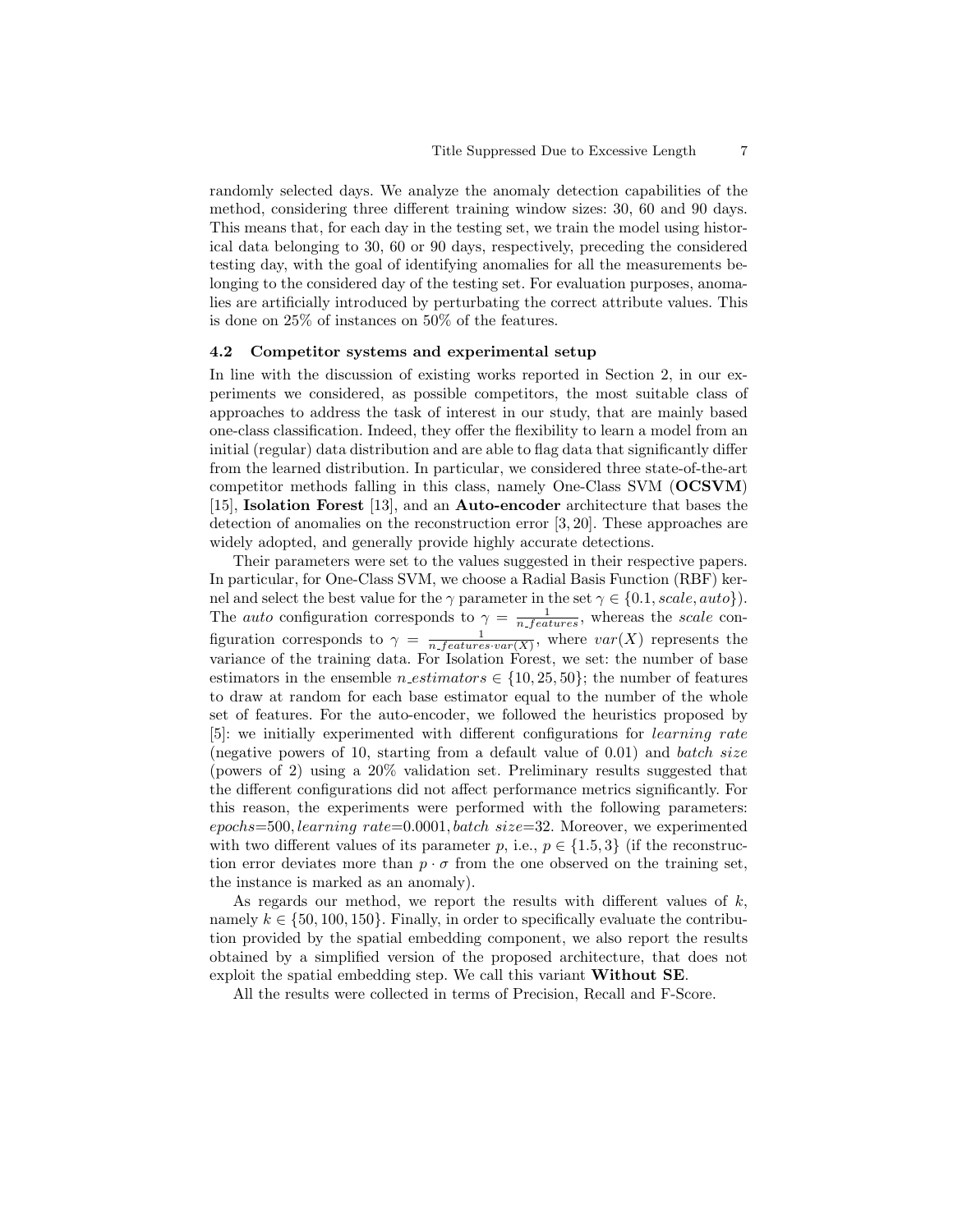## 4.3 Results and discussion

In Table 1 we report all the results obtained in our experiments. First, we can observe that our approach generally obtains the best results among all the considered methods. Looking specifically at the results on PV Italy, we can observe that the best F-Score results are obtained with a time window of 30 days. This means that the kNN-based approach that we propose achieves optimal results even with a limited view on historical data. Looking at Precision and Recall, it is clear that our approach is sensitive to anomalies, but robust to false detections: the results in terms of precision (∼98-99%) indicate that the false positive rate is around 1-2%, while the Recall results indicate a good rate of detected anomalies, i.e., around 75%. Such results are not obtained by competitor systems, that show a significantly lower Precision (∼85% in the best case, obtained by the Auto-encoder,  $\sigma = 1.5$ , and recall, especially in the case of Isolation Forest.

Looking at the simpler version of our method (Without SE), we can observe comparable, but lower results than those achieved by the full variant of our method. This behavior confirms that the proposed architecture, based on kNN on the embedded instances, is generally effective and is further supported by the spatial encoding step that takes into account spatial autocorrelation phenomena.

A closer look at the results obtained on the Wind NREL dataset reveals a similar situation. In this case, we can only observe one case (i.e., window size  $=$ 90 days and  $k = 150$  in which the best results are achieved by the variant of our method that does not exploit the spatial embedding component. However, the difference with the full version of our method is negligible, and it may be possibly due to the fact that, in this dataset, less features are correlated to the spatial dimension, with respect to the photovoltaic power plants in PV Italy (see, e.g., the irradiance feature). Nevertheless, a contribution of the spatial encoding step can still be observed when the time window is limited to 30 or 60 days.

Focusing on the best F-score results achieved by the considered methods, measured over all the values of their parameters, we can easily observe that the proposed method always outperforms all the other competitors. We can also observe a slightly higher Recall exhibited by the auto-encoder, but at the price of a significantly lower Precision. However, our method generally leads to a 7%-9% improvement in terms of F-score in all the cases with respect to the auto-encoder.

# 5 Conclusion

In this paper we presented a novel anomaly detection method based on an autoencoder architecture that features a spatial encoding stage to model spatial autocorrelation. The proposed architecture is unsupervised, and the model is trained using historical data. The anomaly detection task is carried out by comparing the projection of new observations in the embedding space to their nearest neighbors. This strategy allows us to detect anomalies using a distance-based approach that exploits a threshold automatically estimated from training embedded data.

The experimental evaluation performed on two datasets, related to real-world sensor networks of power plants, showed significant improvements in terms of F-Score, that reaches 9.18% compared to auto-encoders based on reconstruction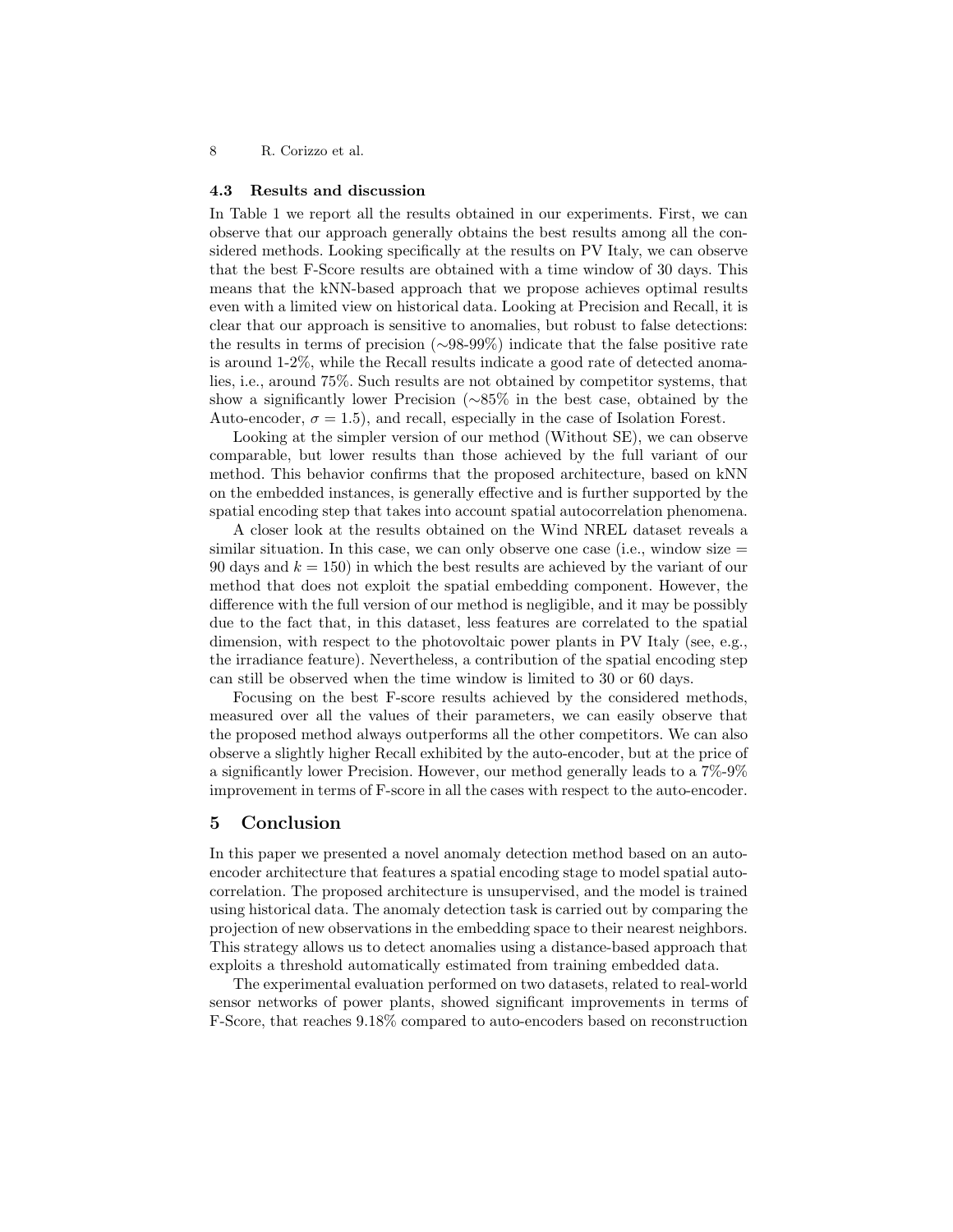| PV Italy                                   | 30 days          |                  |                  | 60 days                     |                  |                  | 90 days                     |                  |                  |
|--------------------------------------------|------------------|------------------|------------------|-----------------------------|------------------|------------------|-----------------------------|------------------|------------------|
| Our Method                                 | Prec             | Rec              | F-Score          | Prec                        | Rec              | F-Score          | Prec                        | Rec              | F-Score          |
| $k=50$                                     | 0.9853           | 0.7433           | 0.8472           | 0.9801                      | 0.7437           | 0.8444           | 0.9764                      | 0.7412           | 0.8419           |
| $k = 100$                                  | 0.9896           | 0.7452           | 0.8500           | 0.9853                      | 0.7455           | 0.8478           | 0.9787                      | 0.7430           | 0.8436           |
| $k = 150$                                  | 0.9925           | 0.7464           | 0.8519           | 0.9871                      | 0.7458           | 0.8488           | 0.9814                      | 0.7433           | 0.8451           |
| Without SE                                 | Prec             | Rec              | F-Score          | Prec                        | Rec              | F-Score          | Prec                        | Rec              | F-Score          |
| $k=50$                                     | 0.9248           | 0.7729           | 0.8250           | 0.9161                      | 0.7948           | 0.8344           | 0.9118                      | 0.7965           | 0.8337           |
| $k = 100$                                  | 0.9517           | 0.7528           | 0.8261           | 0.9323                      | 0.7687           | 0.8260           | 0.9228                      | 0.7711           | 0.8236           |
| $k = 150$                                  | 0.9651           | 0.7427           | 0.8277           | 0.9451                      | 0.7553           | 0.8246           | 0.9349                      | 0.7600           | 0.8229           |
| Auto-encoder                               | Prec             | Rec              | F-Score          | Prec                        | Rec              | F-Score          | $\overline{\mathbf{P}}$ rec | Rec              | F-Score          |
| $p = 1.5$                                  | 0.8516           | 0.8179           | 0.7836           | 0.8502                      | 0.8145           | 0.7774           | 0.8467                      | 0.8132           | 0.7771           |
| $p=3$                                      | 0.7880           | 0.7703           | 0.7055           | 0.7877                      | 0.7698           | 0.7049           | 0.7892                      | 0.7722           | 0.7087           |
| <b>OCSVM</b>                               | Prec             | Rec              | F-Score          | $\overline{\mathbf{P}}$ rec | Rec              | F-Score          | Prec                        | Rec              | F-Score          |
|                                            | 0.7880           | 0.7386           | 0.7305           | 0.7880                      | 0.7386           | 0.7305           | 0.7880                      | 0.7386           | 0.7305           |
| <b>Isolation Forest</b>                    | Prec             | Rec              | F-Score          | Prec                        | Rec              | F-Score          | Prec                        | Rec              | F-Score          |
| $n_{\text{-estimators}=10}$                | 0.6277           | 0.4409           | 0.4033           | 0.6277                      | 0.4409           | 0.4033           | 0.6277                      | 0.4409           | 0.4033           |
| $n_{estimators}=25$                        | 0.6799           | 0.5092           | 0.5007           | 0.6799                      | 0.5092           | 0.5007           | 0.6799                      | 0.5092           | 0.5007           |
| $n_{estimators}=50$                        | 0.6879           | 0.5406           | 0.5450           | 0.6879                      | 0.5406           | 0.5450           | 0.6879                      | 0.5406           | 0.5450           |
|                                            | 30 days          |                  |                  |                             |                  |                  |                             |                  |                  |
| Wind NREL                                  |                  |                  |                  |                             | 60 days          |                  |                             | 90 days          |                  |
| Our Method                                 | Prec             | Recall           | F-Score          | Prec                        | Recall           | F-Score          | Prec                        | Recall           | F-Score          |
| $k=50$                                     | 0.9871           | 0.7558           | 0.8523           | 0.9726                      | 0.7675           | 0.8490           | 0.9636                      | 0.7675           | 0.8453           |
| $k = 100$                                  | 0.9992           | 0.7508           | 0.8569           | 0.9887                      | 0.7567           | 0.8530           | 0.9837                      | 0.7533           | 0.8494           |
| $k = 150$                                  | 0.9992           | 0.7508           | 0.8569           | 0.9938                      | 0.7542           | 0.8553           | 0.9915                      | 0.7533           | 0.8534           |
| Without SE                                 | Prec             | Recall           | F-Score          | Prec                        | Recall           | F-Score          | Prec                        | Recall           | F-Score          |
| $k=50$                                     | 0.9768           | 0.7586           | 0.8478           | 0.9585                      | 0.7664           | 0.8421           | 0.9590                      | 0.7700           | 0.8439           |
| $k = 100$                                  | 0.9930           | 0.7547           | 0.8548           | 0.9781                      | 0.7559           | 0.8474           | 0.9772                      | 0.7647           | 0.8503           |
| $k = 150$                                  | 0.9970           | 0.7526           | 0.8564           | 0.9874                      | 0.7529           | 0.8511           | 0.9884                      | 0.7581           | 0.8537           |
| Auto-encoder                               | Prec             | Rec              | F-Score          | Prec                        | Rec              | F-Score          | Prec                        | Rec              | F-Score          |
| $p = 1.5$                                  | 0.8371           | 0.8344           | 0.7907           | 0.8704                      | 0.8408           | 0.7997           | 0.8652                      | 0.8384           | 0.7971           |
| $p=3$                                      | 0.7159           | 0.7880           | 0.7068           | 0.7164                      | 0.7888           | 0.7085           | 0.6924                      | 0.7888           | 0.7083           |
| <b>OCSVM</b>                               | Prec             | Rec              | F-Score          | Prec                        | Rec              | F-Score          | Prec                        | Rec              | F-Score          |
|                                            | 0.8341           | 0.8040           | 0.8050           | 0.8341                      | 0.8040           | 0.8050           | 0.8341                      | 0.8040           | 0.8050           |
| <b>Isolation Forest</b>                    | Prec             | Rec              | F-Score          | Prec                        | Rec              | F-Score          | Prec                        | Rec              | F-Score          |
| $n_{estimators}=10$                        | 0.7045           | 0.3792           | 0.3198           | 0.7045                      | 0.3792           | 0.3198           | 0.7045                      | 0.3792           | 0.3198           |
| $n_{estimators}=25$<br>$n_{estimators}=50$ | 0.8076<br>0.8181 | 0.4128<br>0.4272 | 0.3585<br>0.3729 | 0.8076<br>0.8181            | 0.4128<br>0.4272 | 0.3585<br>0.3729 | 0.8076<br>0.8181            | 0.4128<br>0.4272 | 0.3585<br>0.3729 |

Table 1. Anomaly detection results obtained considering varying training sliding window sizes. Best F-Score results for each Window size configuration are marked in bold.

error. A direct comparison with a variant of the proposed method, that does not exploit the spatial encoding component, also revealed the positive contribution coming from the explicit consideration of the spatial information.

As future work we will investigate other approaches to model spatio-temporal autocorrelation, as part of the neural network architecture. Moreover, we will conduct an extensive experimental evaluation involving datasets related to other domains, and affected by different amounts and types of anomalies.

## Acknowledgement

The authors acknowledge the support of the U.S. DARPA through the project "Lifelong Streaming Anomaly Detection" (Grant N. A19-0131-003 and A21- 0113-002), and of the EU Commission through the H2020 project "IMPETUS-Intelligent Management of Processes, Ethics and Technology for Urban Safety" (Grant n. 883286). GP acknowledges the support of Ministry of Universities and Research (MUR) through the project "Big Data Analytics", AIM 1852414, activity 1, line 1. PM acknowledges the support of Apulia Region through the